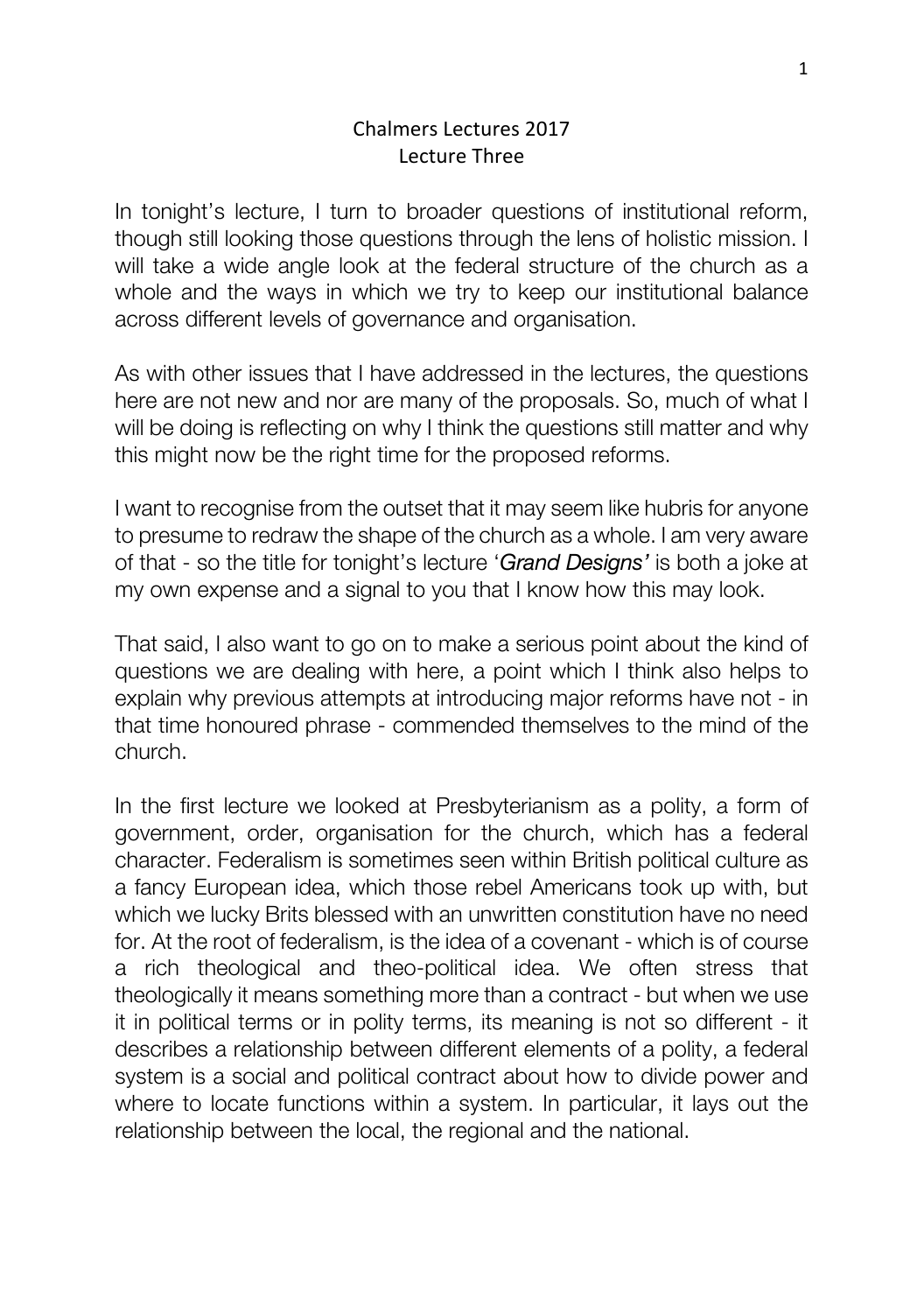To spell it out then, in the Church of Scotland our kirk sessions are local courts, overseen by presbytery, which is a regional court, overseen by General Assembly which is the highest court of the national church. We have rules which govern their relationships, which include checks and balances - a session or an individual may appeal to the General Assembly against the decision of a Presbytery - a General Assembly ruling may need a majority of Presbyteries to vote in favour of it under the Barrier Act. We also have rules which govern the composition of the courts, both presbytery and General Assembly have to be representative of the church geographically and they have to balance representation of ministers and elders.

For many centuries there was another tier within the system - the synod - but the 12 synods were abolished in Scotland 25 years ago this year. So we have these three tiers or levels of governance within the Kirk. We also have our central councils, as they have been known since 2004 there are 6 of these - the Council of Assembly which has a co-ordinating function, then Ministries Council, Mission & Discipleship Council, Church & Society Council, the World Mission Council and the Social Care Council, known as Crossreach. Alongside these we have 27 additional committees, departments and agencies.

The first thing I want to say tonight, is that if we imagined all those who serve on those 6 councils and who work on their staffs, all those who oversee and service those 27 other bodies - if they were gathered in one place, I think we would want to say, we in the church are in your debt you are muscles and sinews within the body, you are the salt of the earth and the light of the world - your work and commitment and care are precious to the church and we believe, precious to God.

If I worry about proposals for reform seeming presumptious, I also worry about them seeming ungrateful. I have many friends who work at 121 whose work and witness, whose dedication, gifts and vision I admire greatly.

When we talk about reforming a system, we are not disrespecting those who work within it as it stands and nor are we forgetting about them. What I will present tonight are only my thoughts, although they owe many debts to the work of others, in this context they have no other weight or backing - but even so, none of us should even argue for reform without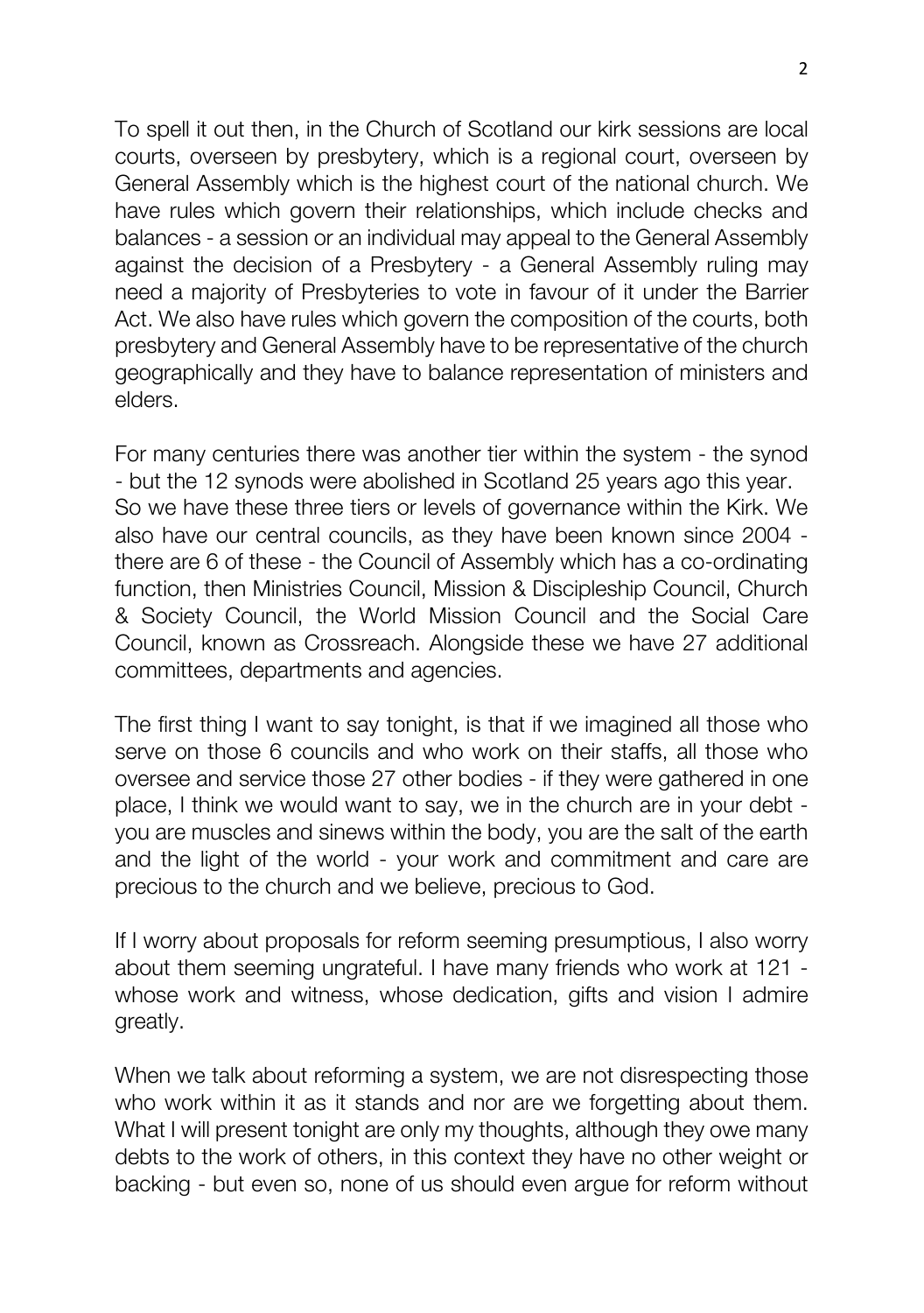realising that our thought experiment is someone else's life, job, salary, home-base, ministry and vocation.

Having said that, I am going to open up some radical options tonight. I wanted to make it clear that I do realise this is about real people and real lives, but it is also the case that in any major institutional reform of a university or a government department, of the NHS or a major charity or a private company - some things will have to be done, which will prove to be very difficult for some of the individuals affected, but which are done in the hope that they will be for the good of the institution as a whole.

**Effective institutional reform**, refocuses an institution on its core mission and its core values.

It reorders work and spend and time according to the priorities which flow from that mission.

It does not know the price of everything and the value of nothing, it seeks to know the value of everything and to relate the price of things to their value.

It is brave without being callous, bold without being reckless.

**Ethical institutional reform**, consults and cares for those affected by its actions.

**Ecclesial institutional reform**, understands reform is a spiritual task, is prayerful; seeks to be guided and animated by the Holy Spirit, has a theology of mission and ministry at its heart.

It is neither institutionally 'pelagian' - believing that it can do God's work in its own strength, through its own effort, by depending on its own strategies; nor is it institutionally 'docetic', forgetting that God works through ordinary human processes, methods, structures and strategies.

It cares about the peace and unity of the church - it values the church as a community of discernment and decision:

Its great motto comes from Acts 15: "it seemed good to the Holy Spirit and to us"

And it should always be haunted by 1Corinthians 13 - the concern that if we do this without love - then we are nothing and we gain nothing.

So why do we need reform? Why does our federal identity need to be rebalanced?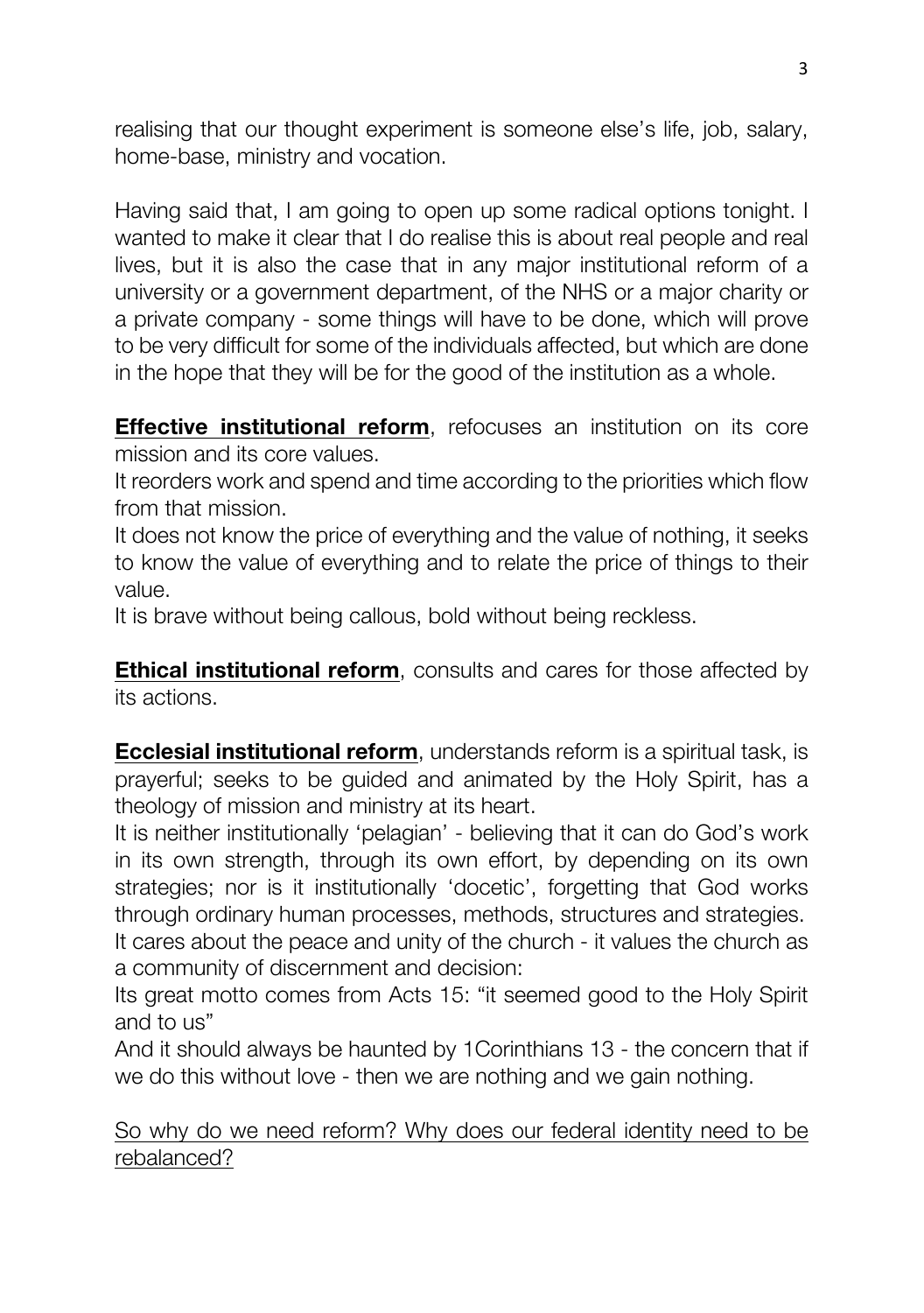- For the sake of mission
- To support and empower congregations
- To develop and enhance presbyteries
- To refocus and renew central bodies

#### For the sake of mission

Remembering all that was said in lecture 1 about the *missio dei*, about the church being the object of mission before it is a subject - about the church receiving mission before it is recruited to be part of it, we may go on to say this:

In mission, the church stands before the world on behalf of God - not to build up its own status or position, but believing that God wants the world to know fullness of life.

In mission, the church stands before the world in the way of Jesus Christ, believing that in Jesus, the Word made Flesh, we see and know God more clearly and truly than anywhere else, that in his life and death and resurrection the world was reconciled to God and that God is making an appeal to us and then to the world through us, to be reconciled to God

In mission the church stands before the world in the power of the Holy Spirit - believing that the Spirit's life is renewing our life and is the power of God's life and love at work in the world.

As women and men are called to be reconciled to God, to find fullness of life in God, we believe they are called into that same rhythm which is the heartbeat of the church's life - being called together in worship and sent in mission - in worship where Jesus is named as Lord and in mission where Jesus is proclaimed as Saviour, as Liberator, as Friend - in both word and in deed.

We want our churches to grow, not out of vanity or insecurity, but because we want to see as many people as possible, find meaning and hope through their faith in God and find a community and family of faith which can be home to them.

We recognise the mystery of God's sovereignty, but we also recognise our calling to be witnesses, witnesses to what we know of God's truth,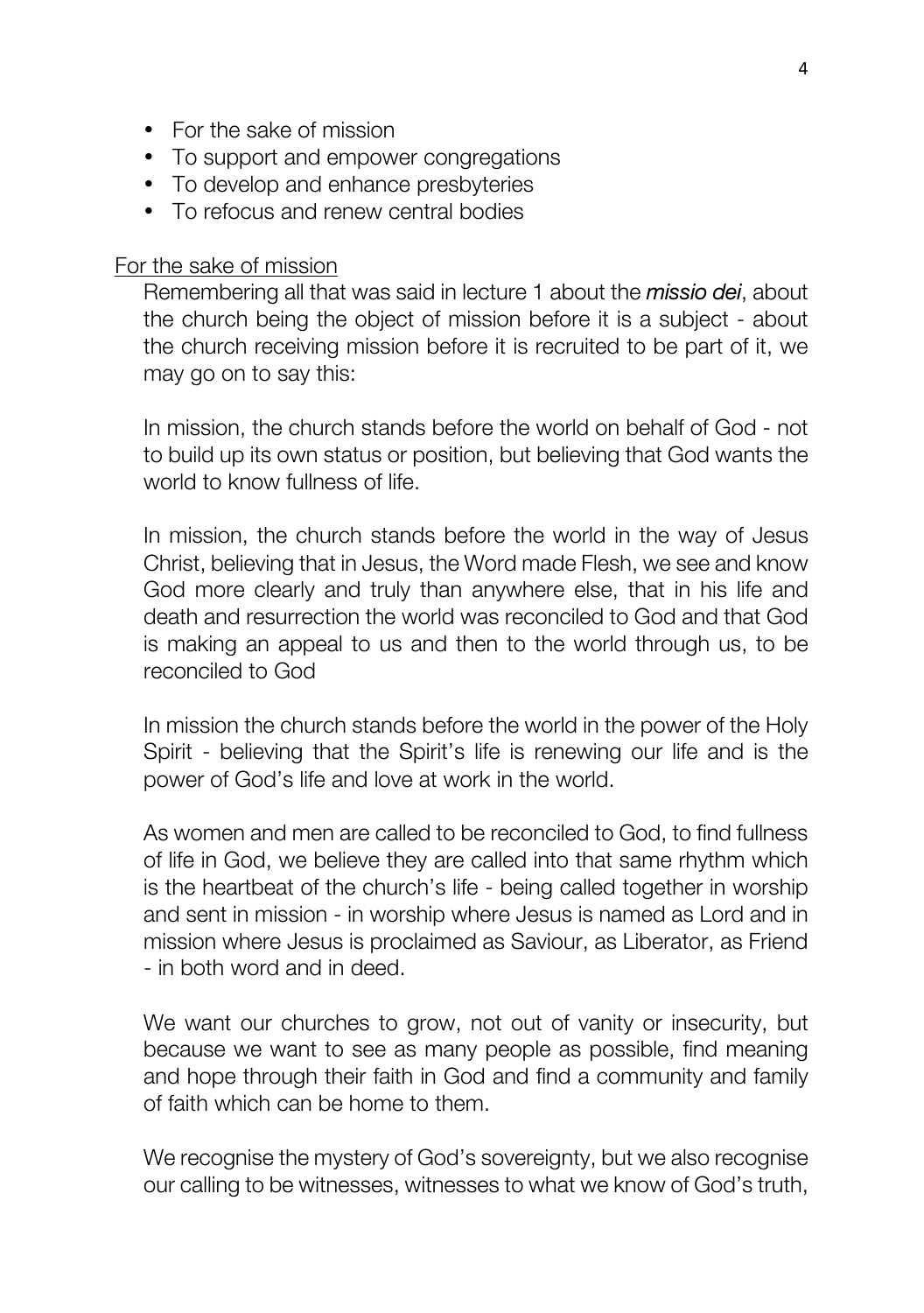to what we can show of God's love. Witnesses to the mercy, to the grace, to the justice, to the beauty of God.

So we want our churches, in those poignant words of John Bell's hymn, to be places where "Christ makes with his friends a touching place". Where people can be in touch with the love and mercy of God.

Bill Hybels has said powerfully, that the local church is the hope of the world - this is a vision for Aberfeldy and Uist, Kirkwall and Castle Douglas, Bearsden and Whitfield, Renfrew and the Raploch - that congregations of the Kirk, for all of their limitations and faults, can be touching places, can be places of hope.

And, yes, why would we not say this - a vision that they can be that for as many people as possible. And be that in spiritual and ecumenical partnership with everyone else in those places who shows the true face of the Kirk.

I know there are Christians in Scotland, who believe God is finished with the Church of Scotland. Or at least is finished blessing it and blessing Scotland through it. But I don't believe that. At least not yet…

What comes first is the integrity of our witness - because we understand throughout history there have been successful churches that were not faithful and faithful churches that were not successful.

But as we try by the grace of God to bear witness faithfully, a second faithful and heartfelt concern may be that we long to see our congregations grow and as they grow, be salt and light, be communities which bless and enrich the parishes they are called to serve.

Reform is for the sake of mission - and it is a demanding task. There are no books out there on how to undertake the successful reform of a presbyterian church. What examples there are come from other contexts, where the choices made may have been right for them, but might not be right for us.

What makes this a demanding task is that it has to help us to do five things. In the years between now and 2030, we will have to: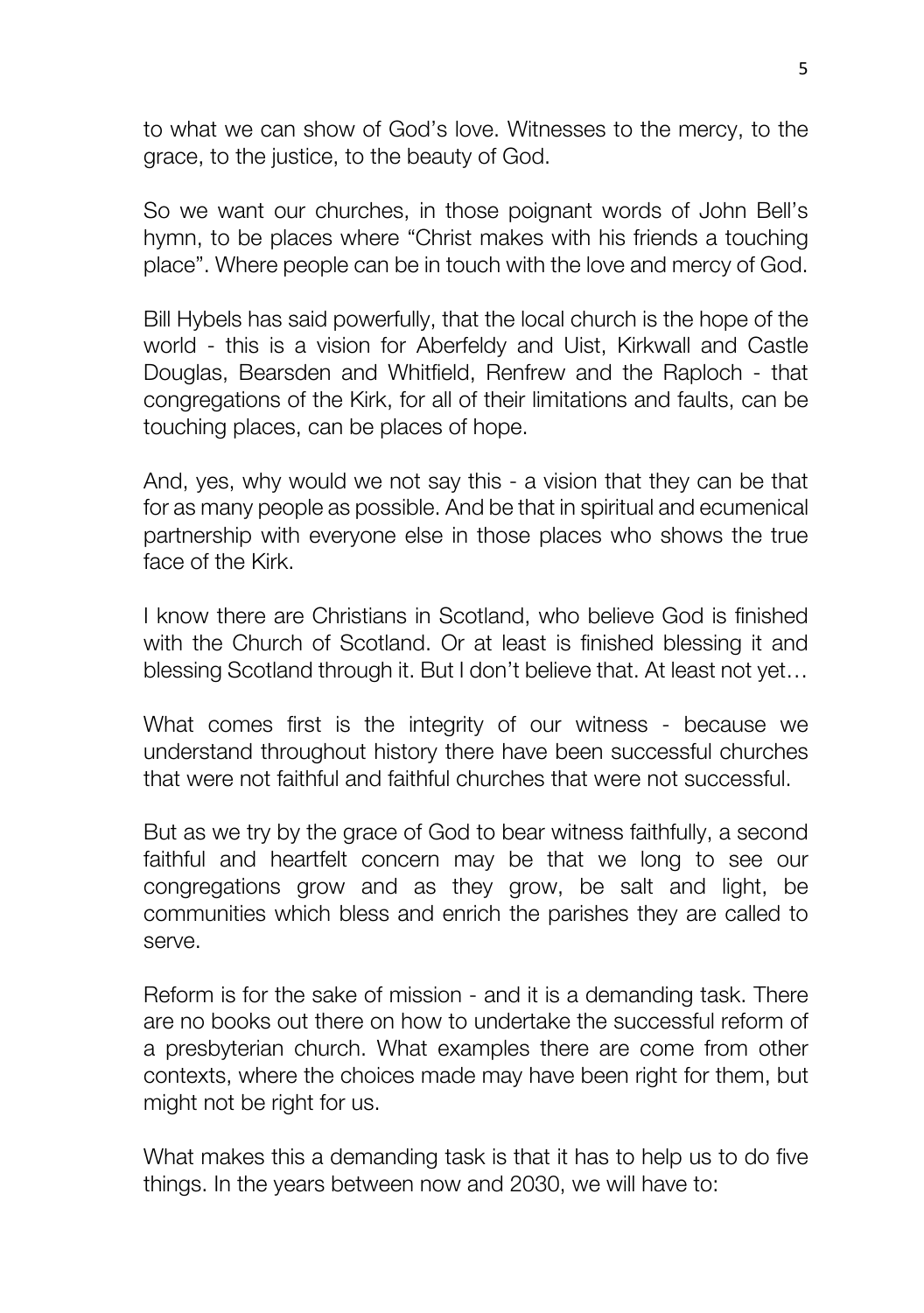- close unsustainable churches
- manage declining churches
- enable declining churches to grow again
- support growing churches in their development
- plant new churches and replant some we have had to close

The work of doing those five things simultaneously presents a huge challenge for us over the next 13 years. With this challenge comes the question of whether our institutional structures are ordered as well as they can be, to support this work.

There are no definite answers to that question. It is a judgment call, a strategic judgment for us to make together as a church - we don't get to test it in advance in the lab and we won't get to see the counterfactual scenario afterwards. But that's true of most things in life.

Why do I think we should consider radical change? There is one overriding reason:

# • **we need to offer more effective support to the witness of local congregations**

For me, that is the decisive concern of reform. It was, of course, the key concern behind the 2001 Church Without Walls report. So we need to ask if a programme of reform could help us to do this?

When that is put into a wider institutional context, I think it points to one other conclusion:

# • **the key level at which this support has to be delivered is the presbytery**

So the question about supporting local congregations, is also a question about making presbyteries work.

It is intrinsic to a federal structure that it works as a system - which is why, although it might seem like hubris to talk of reforming the system as a whole, in fact it is the only way to do it. If you don't adjust both central councils and regional presbyteries simultaneously, you almost by definition end up making it impossible to properly reform them separately.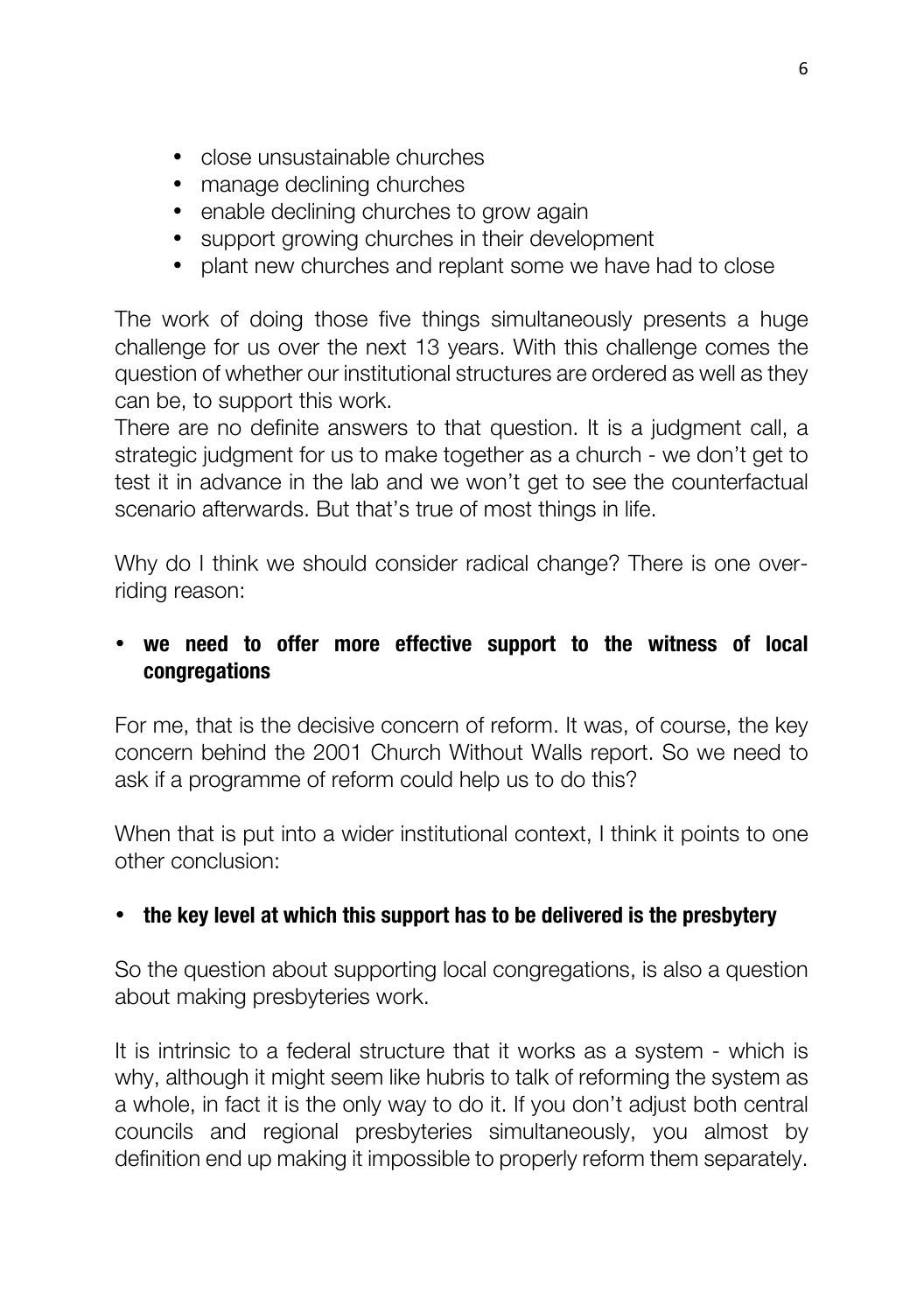I think it is hard to draw any other conclusion from the 2001 Church Without Walls Report, the 2001 Tomorrow's Presbyteries Report, the 2006 Structure and Change Commission, the 2011 Review and Reform Report - if you sit down and read them together, this point is made in every one of them.

Since 1975, we have had 46/3<sup>1</sup> Scottish presbyteries, which vary in size from well over 100 to less than 10 charges. It's not uniform, its not at the same level in all cases, but there is a high level of dissatisfaction across the church with how presbyteries work. Because many of them don't work particularly well at the moment, its hard to imagine giving them more power or more functions and many of them are too small to cope with that.

One significant change since 2011, is that the presbytery planning process has further exposed the pressures on congregations and has strained the bonds between some local congregations and their presbyteries.

If we approach the question from the other end, we need to consider how effectively our current system of Councils works. I am completely sincere in saying that within them as they stand, there are many outstanding individuals who do creative, effective and invaluable work - but I have spent the last ten years deeply unconvinced by the current division between Ministries and M & D in particular - I don't think it makes theological or missional sense in terms of where the church should be heading. Nor am I convinced about the articulation of the relationship between Church and Society and Mission and Discipleship, in terms of developing and enabling holistic models of witness.

I can therefore see convincing, perhaps even compelling reasons to introduce reform, for both the regional and the central church and to rebalance the federal identity and organisation of the church.

- we need stronger missional leadership at regional level
- we need more effective training and support at local level
- Too much power, resource and initiative is held centrally, not enough regionally and locally.

 

 $1$  3 prebsyteries merged into 1, so the list still goes to 46 with two numbers vacant.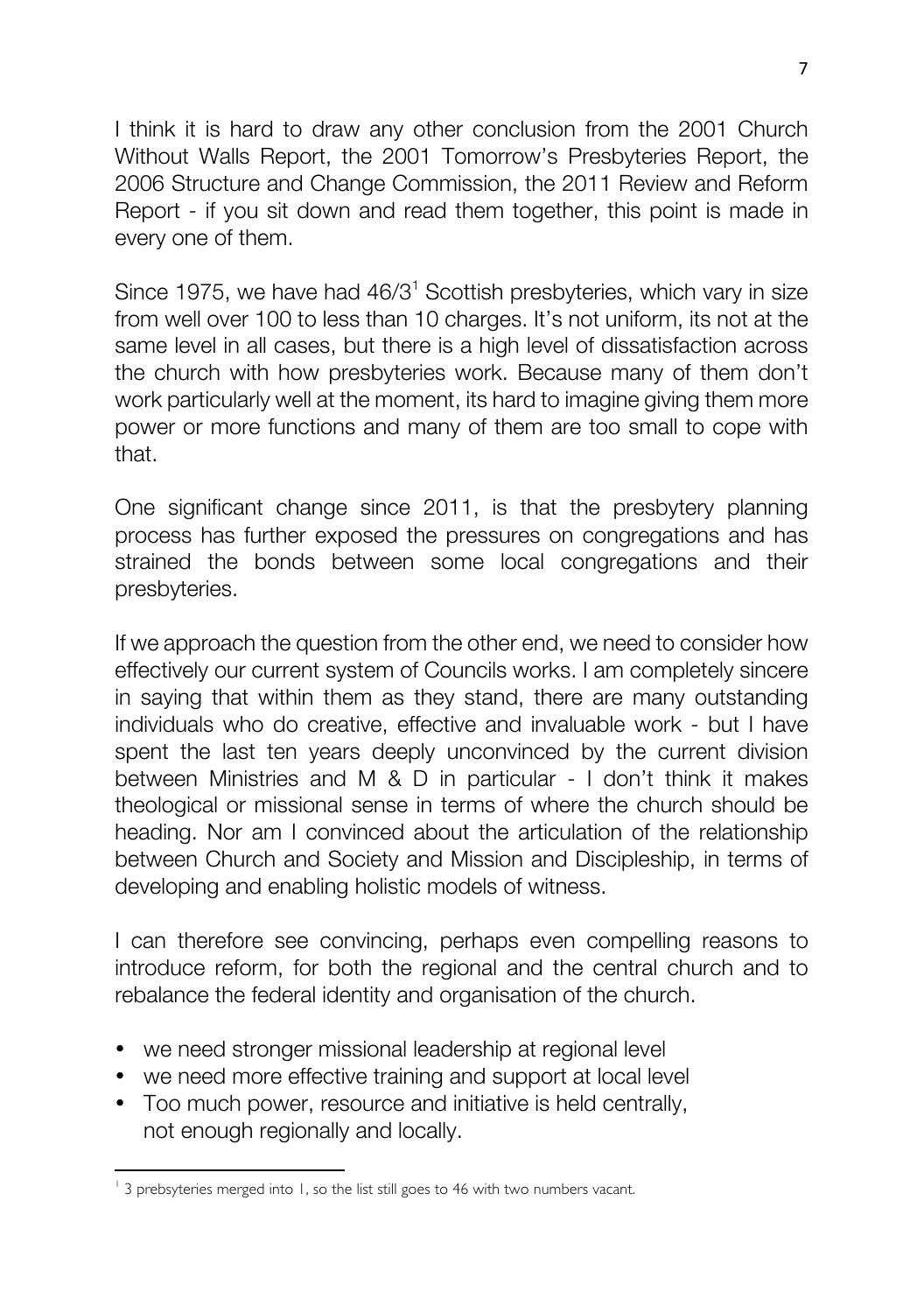• The church is too bureaucratic, *it asks too much of too many to too little effect* -

it has been observed by a number of commentators, including former Principal Clerk Finlay MacDonald in his 2004 book on 'a changing church' that the Church of Scotland consumes too much of its members and ministers time and energy in keeping the system going. Our processes and procedures are too expansive, too exhausting and too expensive. We have too many meetings, which consume too many people hours. We pay too many sets of travel expenses and employ too many administrators to clerk and service committees.

In 2016, the Church's Nominations Committee reported that they had been busy preparing to fill 127 vacancies on central committees and councils, to replace those who had moved on in that year, out of a total of some 493 members who comprised those bodies. That is before we add in the hours spent locally in kirk sessions and their sub-committees and the hours spent attending presbytery committees and working groups and it's before our elders and ministers have ventured out to take part in ecumenical forums or community councils or be active within political parties and voluntary organisations.

• The current division of councils, alongwith their relative autonomy in finance and governance, perpetuates a silo mentality, which includes both competition for resources and defence of council prerogatives, with no adequate management mechanism, other than the GA itself, for integrating the work of different councils. The Council of Assembly has improved co-ordination, but it has never been given a true management role, and probably cannot be given it within the system as it stands.

## So what should we do?

I believe that there are five key structural reforms which if enacted, could help the church to respond more effectively in fulfilling its missional calling to the people of Scotland and, crucially, to support the witness of local congregations.

# 1. Presbytery Reform

The currently existing 43 Scottish presbyteries should be reduced to **12 regional presbyteries**, each of which should have a stipendiary elected Moderator holding office for a five year term and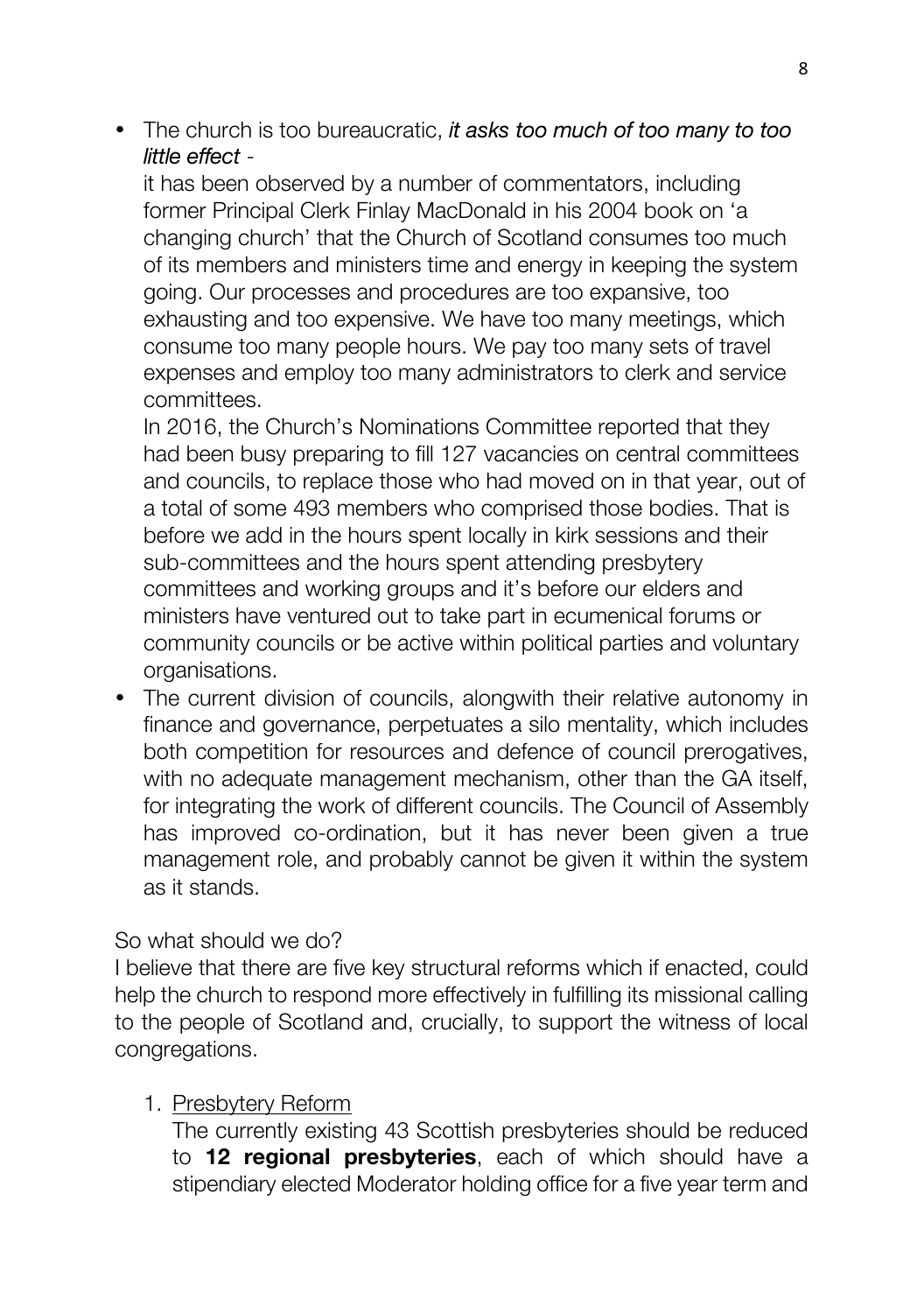a salaried appointed Clerk. The new presbyteries would be given substantial devolved financial responsibility for deploying and resourcing ministry within their bounds. They would be governed by a Council and would meet in full presbytery (on a Saturday) 2-4 times a year.

## 2. Council Reform

The four main central councils should be merged into one single **Church of Scotland Mission Agency**, which would work with internal ministry divisions, but under a single management structure. There would be a distinctive arrangement for Crossreach.<sup>2</sup> The numbers working for central councils and bodies would be reduced by around a third and new congregational support posts would be created within the new presbyteries.

## 3. Central Governance Reform

The work of the new central agency should be governed by a properly **federal Council of Assembly**, comprised of elder and minister representatives from each presbytery, [which could include the Presbytery Moderators]. A **Mission Agency Secretary** would lead a team of senior managers.

I want to pause here and reflect on how this rebalances our federal identity.

We have traditionally been allergic to the idea of a strong central management - this suggestion would create one, but it would offset it by devolving substantial power from the centre to the presbyteries.

It envisages a leaner, tighter central spine to the institution, and balances this with fewer, stronger presbyteries.

For the first time, it imagines a properly federal central council, made up of presbytery representatives from across Scotland.

## 4. General Assembly

 

The model I am describing, imagines many fewer members sitting on central councils and committees. The danger with that is of a

<sup>&</sup>lt;sup>2</sup> I have nothing invested in this particular name, for convenience I am following the example of the PCUSA here, who have a single central Presbyterian Mission Agency. CrossReach has a distinctive status and should be treated separately, still under the Assembly and Agency overall, but with its own distinctive pattern of governance suited to its operational needs.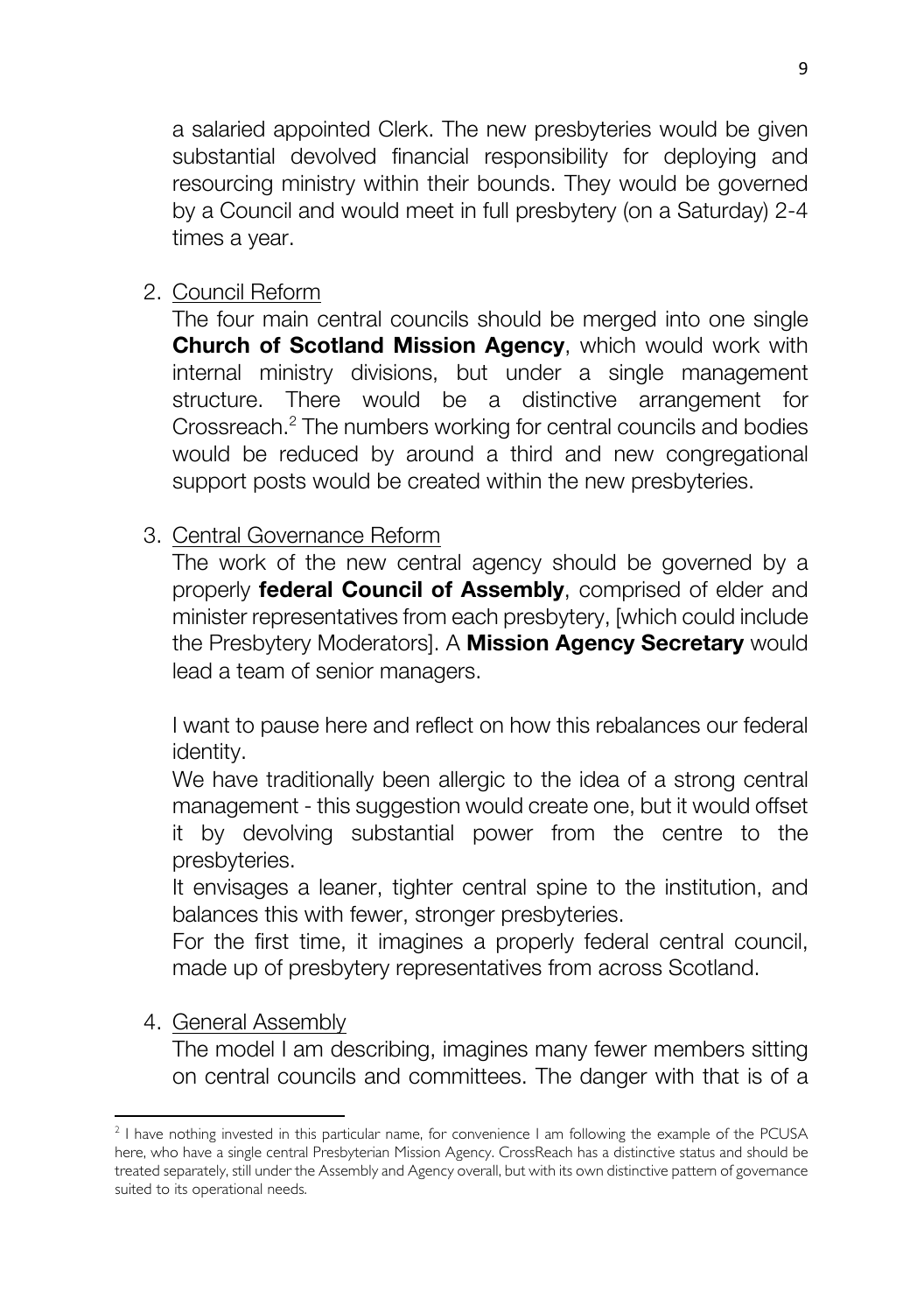loss of connection and participation. What offsets that, I suggest, is a continuing annual General Assembly, which, of course, remains the highest court of the church. This is how we bring in a wider perspective, while easing the burden of populating councils and committees. We embrace the GA as an asset, both in governance terms and as a symbolic witness which projects the identity of the church; we build on the success of Heart & Soul - which is the Kirk in festival mode.

5. Congregations

In line with the case made during the first lecture, the legal rights and functions of congregations and congregational meetings in relation to kirk sessions, should be clarified and strengthened.

You may be wondering if I have worked out in detail all of the anomalies, difficulties and tensions which would be created by such a system - and the answer is of course I haven't. For example, I have nothing invested in there being 12 presbyteries rather than 9, 11 or 14.

I want to add a few more notes to this grand design and then consider one final question.

- 1. One thing to stress is that the full time Presbytery Moderators would emphatically *not* be bishops - read my lips….[*not bishops]*. What draws me to the idea, though, is seeing how effectively some dioceses within the Church of England have begun to mobilise and reform themselves for mission. The Mods would work alongside …the Rockers/new generation presbytery clerks, most of whom would not be ordained, who would focus on the managerial, financial, legal and administrative spheres. The key charge to the Mods would be to support mission and support ministers. The big question for Scots presbyterians is could we bear to, and dare we try, to incorporate stronger personal ministries of initiative and support within presbyterian governance, while maintaining a clear emphasis on corporate *episkope*?
- 2. Another point to recognise is that larger presbyteries could of course still feel remote - like the Panel on Review and Reform, my sense is that churches would still want to meet in more local settings, but that these would try to recover the original functions of presbyteries in promoting mutual encouragement and support. Business and governance would be done at the regional level, by local representatives. Three or four local meetings each year could focus on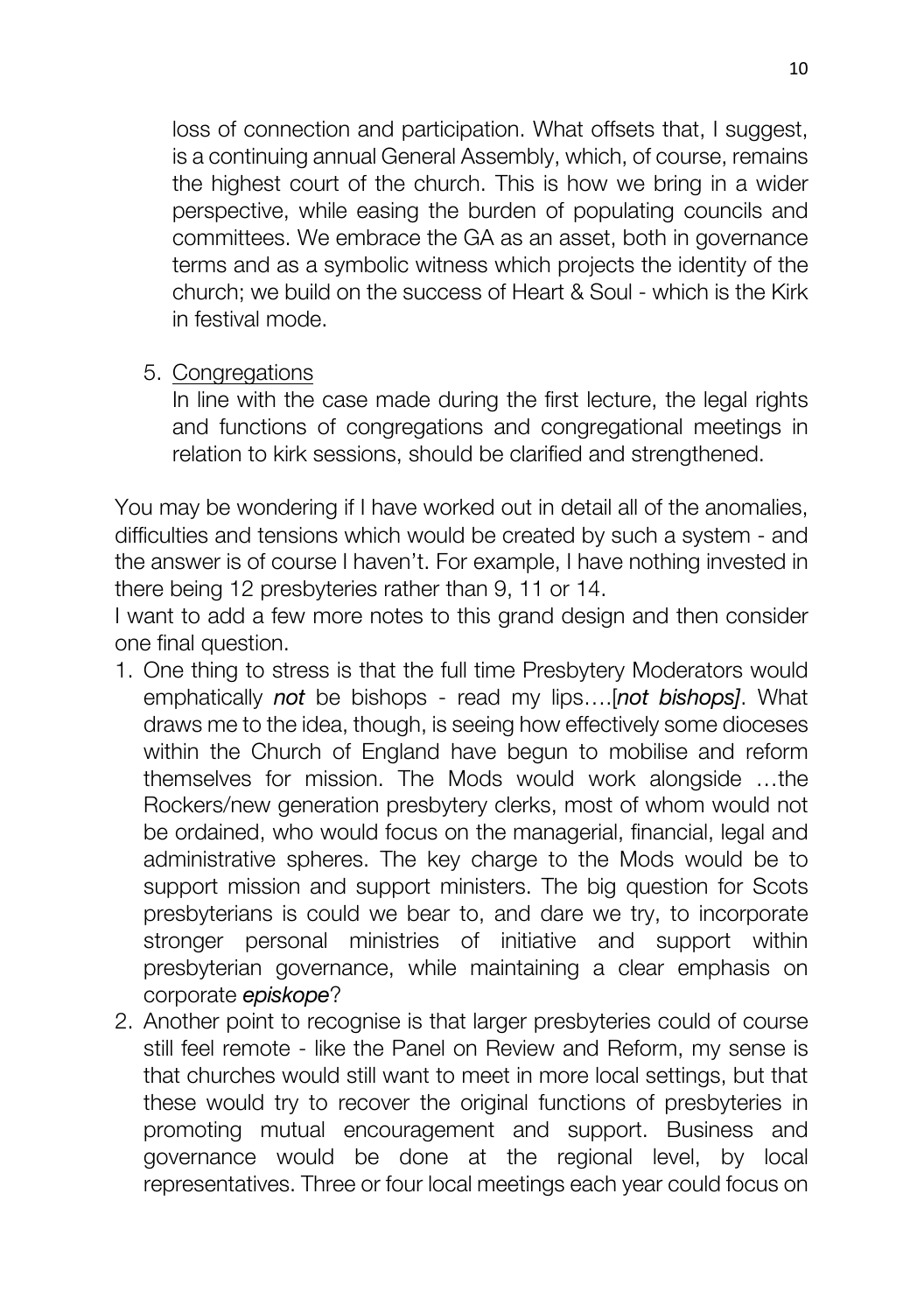training, consultation, worship and fellowship, without the burden of a business agenda. And we would still have met on fewer occasions per year than many presbyteries do.

- 3. My hope for the new Mod posts and for the stronger presbyteries is that they would help us to be more strategic and creative about mission and they would help us to get much better at resourcing and supporting ministers, deacons, readers, elders and members - to equip them for the work of ministry.
- 4. If there were to be a single new Mission Agency, one priority for me would be to not simply turn the existing four council domains into new ministry divisions, but to think creatively about new ways to assign work.
- 5. It feels to me that we are overdue a moment of refocusing, of streamlining, of simplifying - there is a kind of Victorian gothic quality to our institutional architecture - its time to knock some solid walls down, take out some pews, put up some new glass partitions, and create some cleaner, clearer, fit for purpose spaces.
- 6. Talking of spaces the key symbolic focus of some of what we need to move on from - is the building at 121 George Street itself. If we can ever make it work in terms of stewardship, we should treat ourselves to a new beginning somewhere else - the ideal would be a building which could be built or converted to somehow be an architectural statement of the kind of holistic witness we want to offer to  $21<sup>st</sup>$ Century Scotland.

I am nearly done. I may have done enough already to send you running back to George Street, to embrace the old pillars and say all is forgiven we took a look at an alternative future and it was horrible…

In my defence, I have tried to do what I hope the church might want its academics to do - to think aloud in public, to think theologically about church practice and to speak the truth in love.

I have tried to be provocative without being annoying, to be bold without being naïve, to be cautious without being timid. As I said in the first lecture and I meant it, if these lectures have any gifts to give to the church, among them will be the gift of being wrong; hopefully in ways that can help others to be less wrong in future.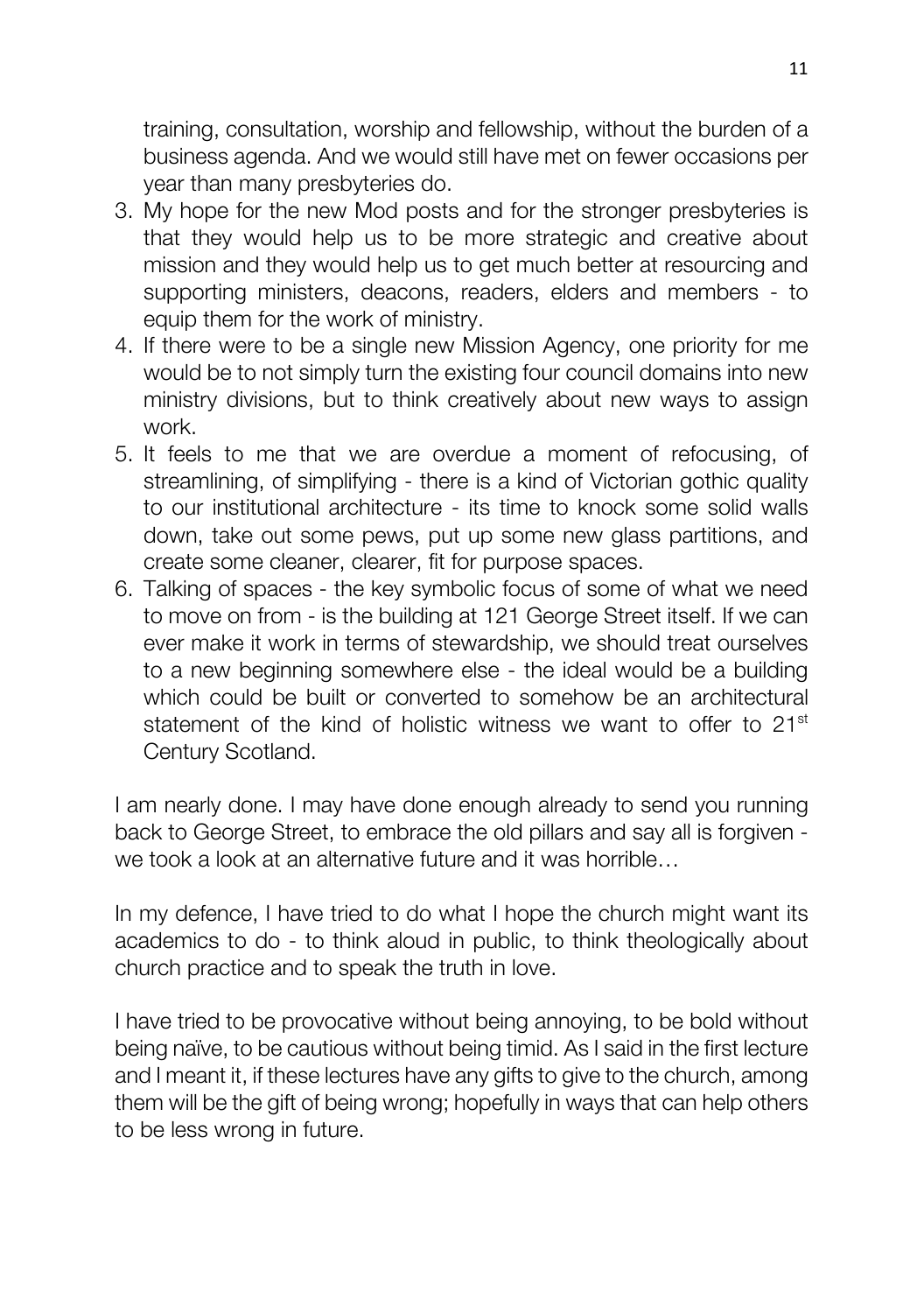The Final Question - and I have tried tonight to be briefer and to leave more time for your questions and comments - but my final question is: would it be worth it?

On the best case scenario, it's a lot of work, a lot of hassle, a lot of upheaval - could it ever be worth the time, the energy and the angst it would take to deliver?

Some people I have interviewed for these lectures and the coming book, including some who dreamed of reform in the past, are now worried that it would not be, that it could instead be a dangerous distraction.

The only way I can think to answer that is it depends. I can think of three tests:

- could it better enable the mission of the church?
- does it commend itself to the mind of the Church?
- could it be done in a way which maintained the peace and unity of the Church?

The Kirk, as we know, is pretty good at 'departing from matters' which it is not convinced by.

It is far more important that we love one another, than we improve our institutional architecture. Love covers a multitude of presbyterian sins.

We have enough that is divisive to contend with, so if we still could not find a convincing measure of agreement, that would I think be clear enough guidance to leave it alone and work well with what we have.

I said at the outset there were four great tasks in front of the Kirk. Spiritual renewal, liturgical renewal, missional refocusing and institutional reform. If there is no way to progress the fourth, the other three can still be transformative.

The management guru Peter Drucker famously said that culture eats strategy. No amount of structural change, even when well conceived, will overcome a culture that does not embrace or endorse it - that does not itself commit to grow and change.

But culture also *floats* strategy. Culture is, as Geertz said, the set of stories we tell ourselves, about ourselves - and it's the life those stories reflect and sustain.